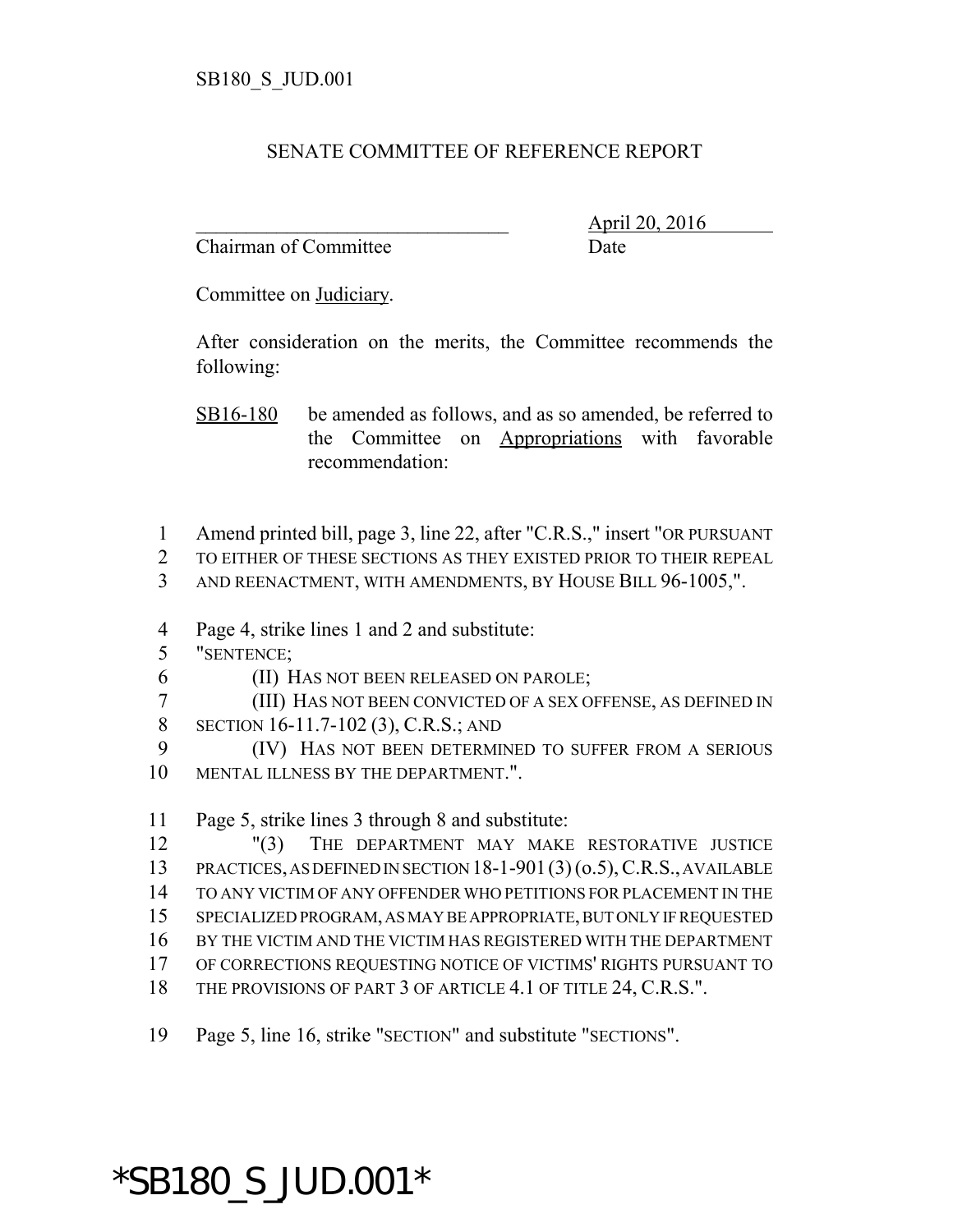- Page 5, strike line 17 and substitute "24-4.1-302.5 (1) (q) AND 24-4.1-303
- (14), C.R.S.".
- Page 5, line 24, strike "TWO" and substitute "THREE".
- Page 6, line 11, after "C.R.S.," insert "OR PURSUANT TO EITHER OF THESE
- SECTIONS AS THEY EXISTED PRIOR TO THEIR REPEAL AND REENACTMENT,
- WITH AMENDMENTS, BY HOUSE BILL 96-1005,".
- Page 6, strike line 13 and substitute "IMPLEMENT THE SPECIALIZED PROGRAM WITHIN OR IN CONJUNCTION WITH A".
- 9 Page 6, line 14, strike "SECURITY".
- Page 6, line 17, after "SECURE" insert "OR LESS RESTRICTIVE".
- Page 6, line 21, strike "TEENAGE".
- Page 6, line 23, strike "THE BEST AND MOST" and substitute "BEST AND".

Page 6, after line 26 insert:

 "(3) THE DEPARTMENT SHALL NOT ALLOW ANY PARTICIPATING OFFENDER TO COMPLETE THE SPECIALIZED PROGRAM IN LESS THAN THREE 16 YEARS."

- Renumber succeeding subsections accordingly.
- Page 6, strike line 27 and substitute:

 "(4) THE DEPARTMENT MAY MAKE RESTORATIVE JUSTICE PRACTICES, AS DEFINED IN SECTION 18-1-901(3) (o.5), C.R.S., AVAILABLE TO ANY VICTIM OF ANY OFFENDER WHO PETITIONS FOR PLACEMENT IN THE SPECIALIZED PROGRAM, AS MAY BE APPROPRIATE, BUT ONLY IF REQUESTED BY THE VICTIM AND THE VICTIM HAS REGISTERED WITH THE DEPARTMENT OF CORRECTIONS REQUESTING NOTICE OF VICTIMS' RIGHTS PURSUANT TO 25 THE PROVISIONS OF PART 3 OF ARTICLE 4.1 OF TITLE 24, C.R.S.".

Page 7, strike lines 1 through 4.

Page 7, line 6, strike "DECEMBER 31, 2016." and substitute "AUGUST 10,

2017.".

## $*$ SB180\_S\_JUD.001 $*$   $_{-2}$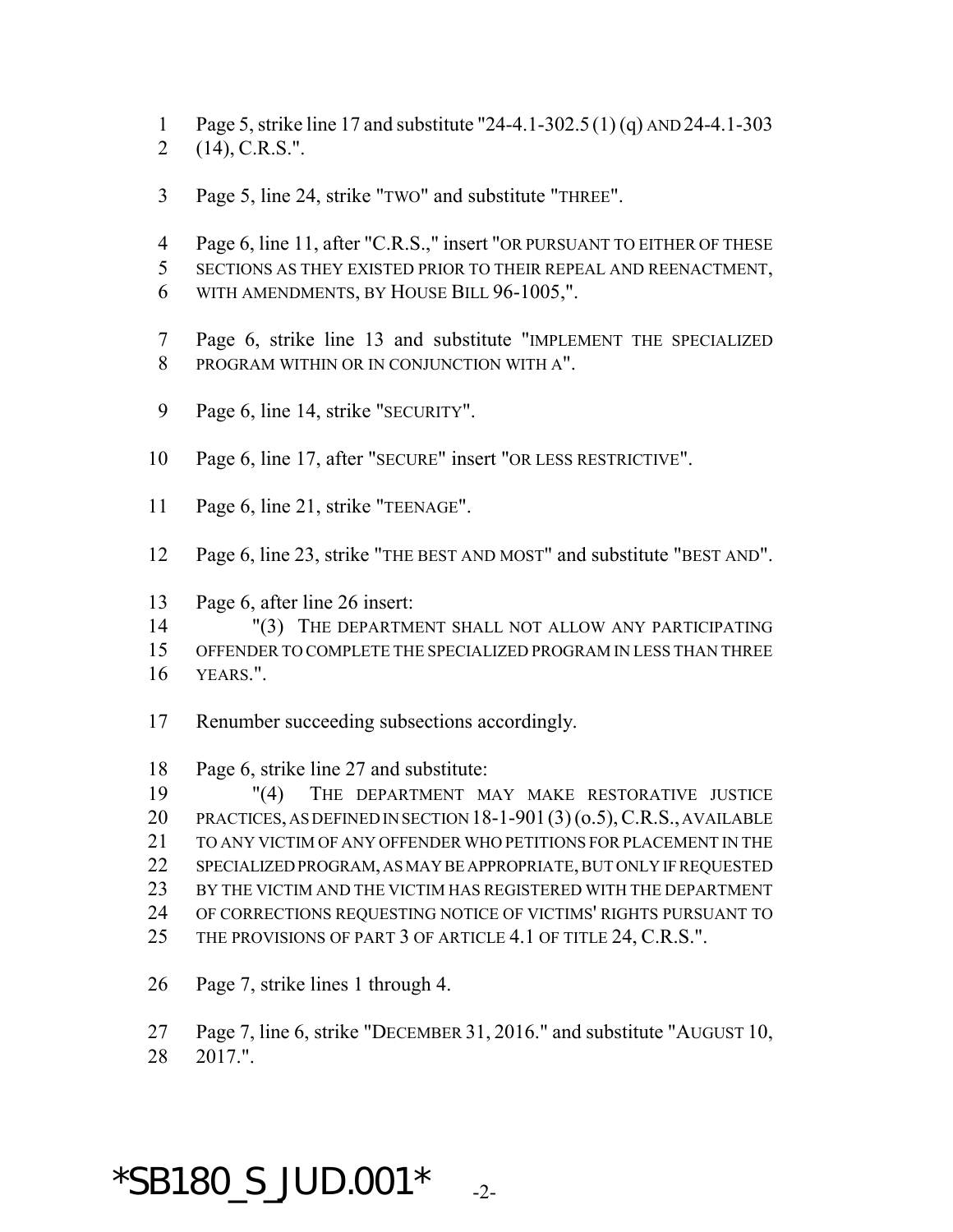- Page 7, line 8, strike "MARCH 31, 2017." and substitute "NOVEMBER 10, 2017."
- Page 7, line 9, strike "CANNOT BE" and substitute "IS NOT".
- Page 7, line 11, strike "JANUARY 31, 2017," and substitute "NOVEMBER 30, 2017,".
- Page 7, line 13, strike "(4)" and substitute "(5)" and strike "JUNE 30, 2017." and substitute "DECEMBER 1, 2017.".
- 8 Page 7, line 14, strike " $(5)$ " and substitute " $(6)$   $(a)$ ".
- Page 7, after line 18 insert:

 "(b) AN OFFENDER WHO IS TERMINATED FROM THE SPECIALIZED PROGRAM MAY NOT RE-PETITION FOR PLACEMENT IN THE SPECIALIZED PROGRAM SOONER THAN THREE YEARS FROM THE DATE OF SUCH TERMINATION.".

- Page 8, strike lines 3 through 7.
- Page 9, line 18, strike "17-34-102 (7)," and substitute "17-34-102 (8),".
- Page 9, strike lines 22 through 25.
- Page 9, line 26, strike "19-2-518, C.R.S.,".

 Page 10, line 10, strike "APPROPRIATE." and substitute "THE BOARD CONSIDERS MAKING A RECOMMENDATION FOR EARLY PAROLE, AT WHICH HEARING ANY VICTIM MUST HAVE THE OPPORTUNITY TO BE HEARD,

- PURSUANT TO SECTION 24-4.1-302.5 (1) (j), C.R.S.".
- Page 10, line 13, strike "17-34-102 (7)," and substitute "17-34-102 (8),".
- Page 10, line 19, strike "SECTION" and substitute "SECTIONS".

Page 10, strike line 20 and substitute "(1) (j) AND 24-4.1-303 (14),C.R.S.,

- AND TO THE DISTRICT ATTORNEY'S OFFICE THAT".
- Page 10, line 26, strike "17-34-102 (7)," and substitute "17-34-102 (8),".

### $*$ SB180\_S\_JUD.001 $*$   $_{-3}$